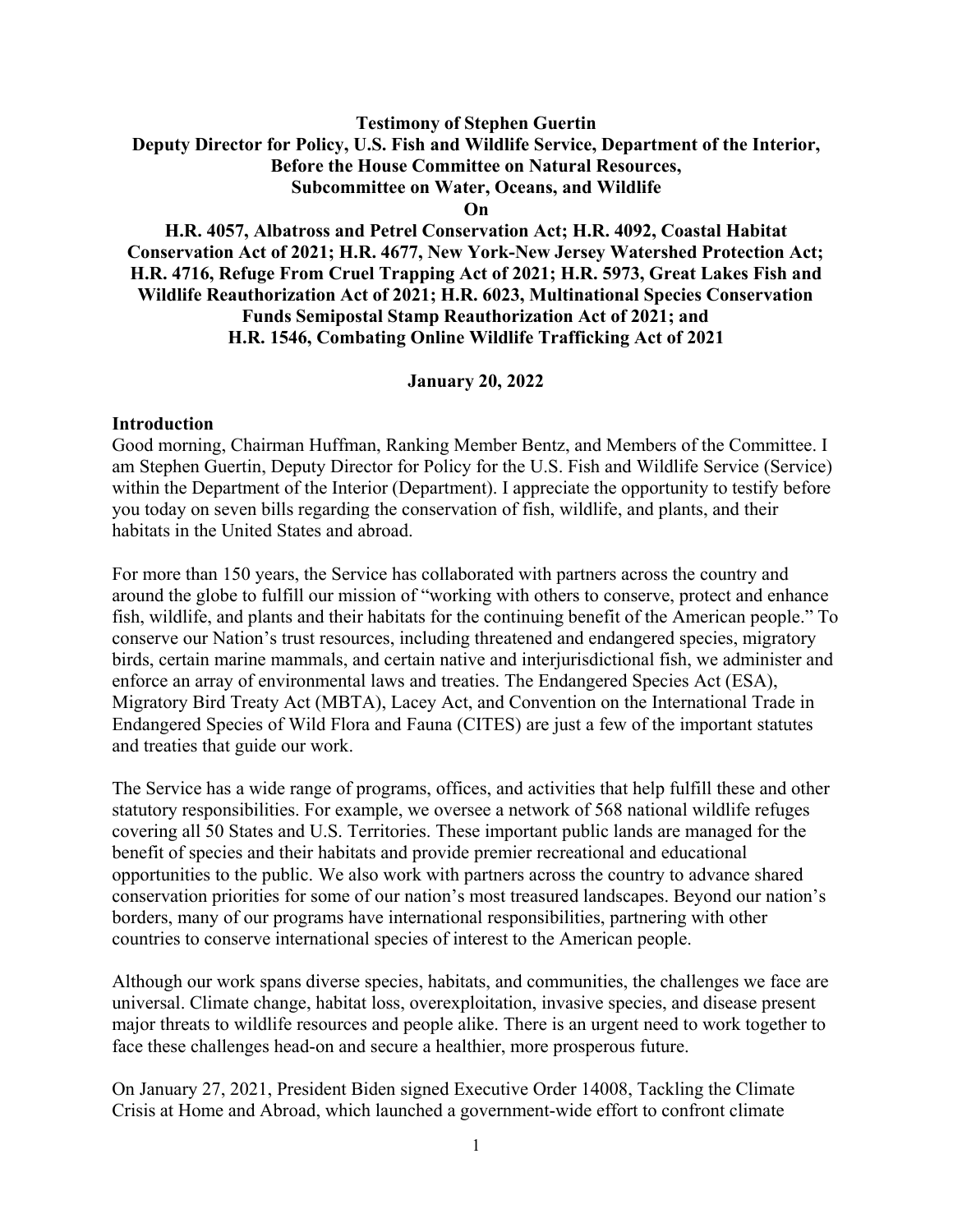change and restore balance on public lands and waters. The President's directive recognizes the opportunities America's lands and waters offer to be part of the climate solution and outlines a historic and ambitious challenge to the nation to conserve them. The Biden Administration's America the Beautiful initiative calls for collaborative, locally-led conservation efforts of diverse landscapes and waterways that are vital in so many ways, providing habitat for fish and wildlife, holding resources that sustain our own lives, counteracting the damaging impacts of climate change, and underpinning our global economy.

Many of the bills we are discussing today would help us address these key priorities and better achieve the Service's conservation mission. Several bills would direct enhanced collaboration and coordination with partners, enabling us to advance conservation in the Great Lakes and New York-New Jersey Watershed. Others would provide us with new authorities to conserve threatened and endangered species internationally like albatrosses and petrels or expand existing authorities to fund international species conservation. Another bill would codify the Service's Coastal Program, supporting critical coastal resilience and habitat conservation work. We also support the goals of other bills that seek to address zoonotic disease and advance humane wildlife management practices.

We appreciate the Committee's interest in the Service's important work. We offer the following comments on the seven bills under consideration today and look forward to discussing our views and working with the Committee and the bills' sponsors on these and future legislative efforts.

#### **H.R. 4057, Albatross and Petrel Conservation Act**

H.R. 4057 would implement the Agreement on the Conservation of Albatrosses and Petrels (ACAP or Agreement) by authorizing the Department and the Department of Commerce (DOC) to carry out activities and promulgate regulations that would enhance the conservation of albatross and petrel species covered by ACAP. Specifically, H.R. 4057 would authorize activities to reestablish albatrosses and petrels within their range; manage non-native species; conserve and restore habitat; support research on the impacts of marine debris; and reduce the impacts of fishing operations. The legislation would also prohibit take of albatrosses and petrels, authorize the Department to issue permits for take, and authorize penalties and enforcement under existing authorities. H.R. 4057 would add ACAP species to efforts under the High Seas Driftnet Fishing Moratorium Protection Act to address bycatch, and authorize the Department, DOC, and the Department of State (DOS) to cooperate with other nations to conserve albatrosses and petrels. The Service supports passage of H.R. 4057.

Albatrosses and petrels are remarkable seabirds that spend most of their lives at sea, crossing thousands of miles of open ocean during their migration, only returning to land to breed. Seabirds are strong indicators of the health of our marine ecosystems. Unfortunately, seabirds have become highly imperiled, with research showing that world populations have declined nearly 70 percent since the 1950s, raising concerns throughout the international conservation community and indicating a significant need for ocean conservation. Seabirds face many challenges, including declining and shifting prey distributions; warming and rapidly changing ocean conditions; loss of nesting and roosting habitats due to human development, disturbance, and sea level rise; bycatch mortality; plastic ingestion; offshore energy development; and pollution. Because of their mostly pelagic existence and wide-ranging movements, there are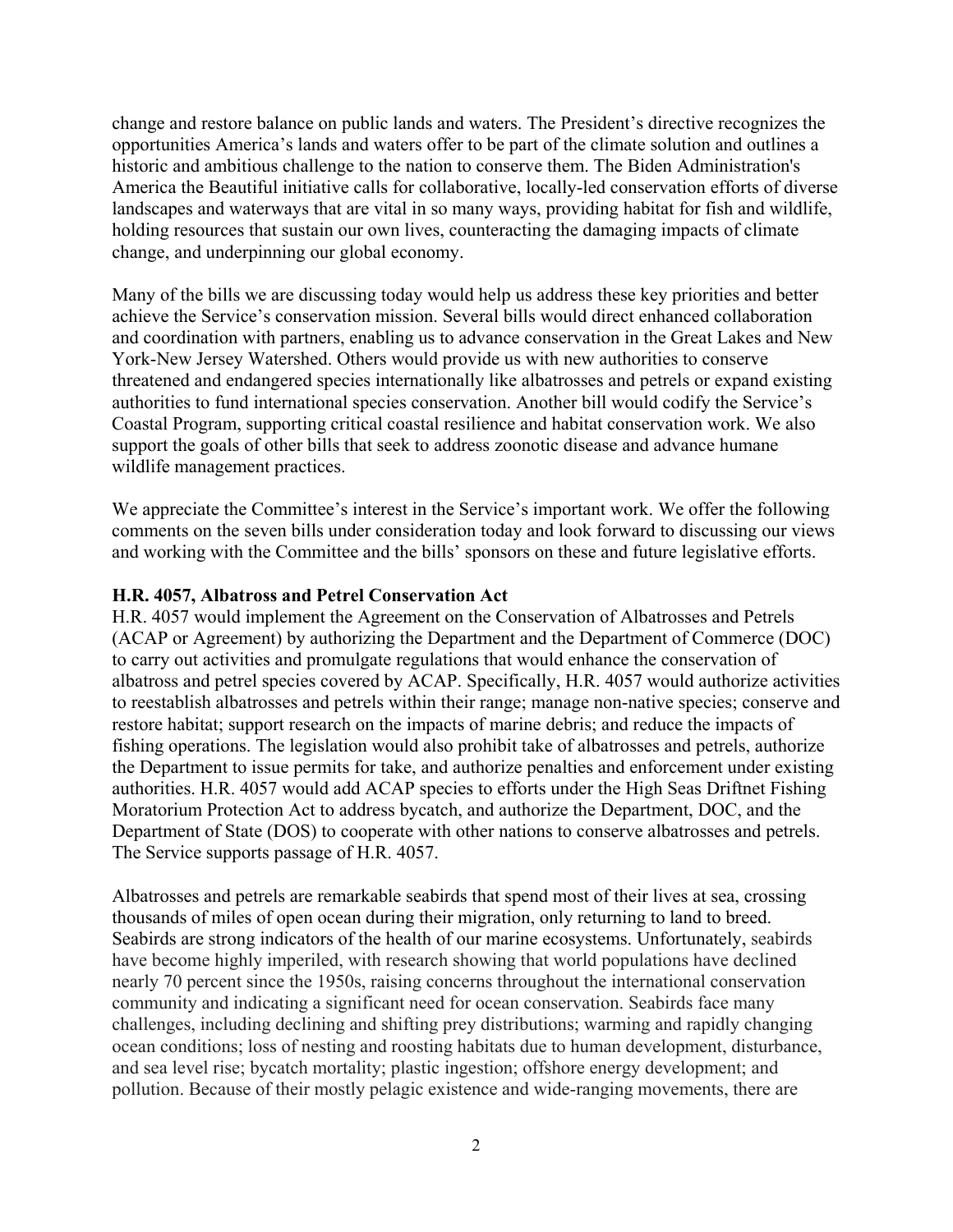many gaps in our knowledge about seabirds and how to most effectively address the challenges they face.

Recognizing the need for international coordination to conserve these species, several nations came together to create ACAP, a multilateral agreement that seeks to conserve albatrosses and petrels by coordinating international activity to reduce known threats to the species' populations. ACAP entered into force in 2004 and thirteen countries are currently parties to the agreement. The treaty applies to thirty-one species of seabirds, including twenty-two species of albatrosses, seven species of petrels, and two species of shearwaters.

The Service has responsibilities for albatrosses and petrels as several species are listed under the MBTA and ESA, and many nest, rest, and feed on and within national wildlife refuges or national monuments. As such, the Service currently implements activities that are dedicated to the conservation of albatrosses and petrels including habitat conservation, invasive species management, and prohibitions on take of migratory birds through the MBTA and ESA. Through a Seabird Working Group, the Service seeks to address knowledge gaps for seabird conservation and management, determine how best to use existing data to conserve seabirds, strengthen existing partnerships and build new collaborations to address the highest seabird conservation priorities, and increase both awareness of the plight of seabirds and support for their conservation. The United States participated in the negotiation of ACAP and has participated as an observer at meetings of the parties, advisory committee, and working groups since the Agreement entered into force.

H.R. 4057 would enable the United States to further leverage the conservation activities that are currently being implemented. The Service supports H.R. 4057 and would welcome the opportunity to work with the Committee to ensure that the legislation is consistent with existing statutes. And although not addressed by this bill, the Service also supports ratification of ACAP, which is pending before Congress.

#### **H.R. 4092, Coastal Habitat Conservation Act of 2021**

H.R. 4092 would codify the Service's Coastal Program and authorize appropriations for the program that would begin at \$20 million for Fiscal Year (FY) 2022 and increase over time to \$25 million for FY 2026. The Service supports H.R. 4092, which would strengthen the Service's authorities to continue this successful program.

The Coastal Program is one of the Service's premier voluntary habitat conservation programs. The program provides technical and financial assistance to State and Tribal agencies, coastal communities, conservation organizations, and other federal programs to conserve fish and wildlife habitat on public and private lands.

Coastal Program projects build coastal resilience to the impacts of climate change by improving the health of coastal ecosystems. They support the conservation of federal trust species and have contributed to the recovery and downlisting of 20 listed species. The program also supports natural and nature-based infrastructure by restoring saltmarsh and streams in coastal watersheds, coastal barrier islands, seagrass beds, and mangrove forests. These projects provide lasting benefits to coastal communities by employing contractors and stimulating local economies,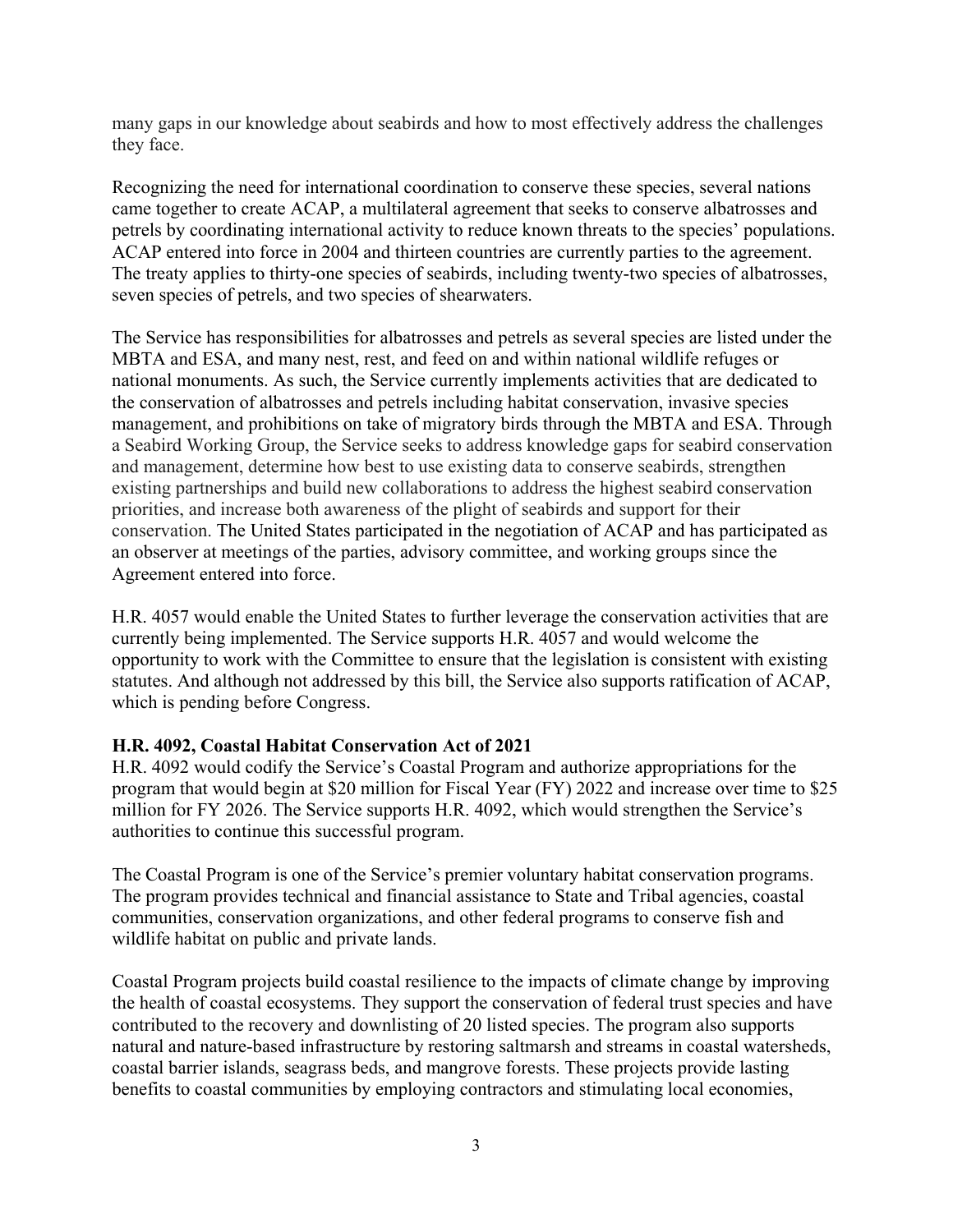restoring coastal wetlands that support commercial and recreational fisheries, improving water quality, and increasing opportunities for hunting, fishing, and wildlife observation.

Since 1985, the Coastal Program has collaborated with 6,400 partners to protect 2.1 million acres of habitat and restored nearly 600,000 acres of habitat and over 2,600 stream miles in coastal watersheds. Through these partnerships, the program leverages partner contributions at a ratio of 5:1 or greater, significantly increasing the positive impact and reach of the program.

The Service supports H.R. 4092, which would codify the Coastal Program's approach to voluntary, collaborative conservation—a proven and effective strategy to achieve shared conservation goals.

### **H.R. 4677, New York-New Jersey Watershed Protection Act**

H.R. 4677 would direct the Secretary of the Interior (Secretary), working through the Director of the Service, to establish the nonregulatory New York-New Jersey Watershed Restoration Program. The New York-New Jersey Watershed (Watershed) encompasses all the watersheds that flow into the New York-New Jersey Harbor and their associated estuaries. Under this program, the Service would work with the two states and Watershed partners to identify, prioritize, and implement restoration and protection efforts and adopt a Watershed-wide strategy. H.R. 4677 would also establish the New York-New Jersey Watershed Restoration Grant Program, a voluntary grant program to provide competitive matching grants and technical assistance to certain entities for eligible activities. The bill authorizes \$50 million annually to the Secretary for FY 2022-2027.

The Service has a long history of working collaboratively with partners to conserve lands and waters in the Watershed for the benefit of people and wildlife. The Service engages a diverse public in fish and wildlife-associated recreational and educational activities at the Watershed's three national wildlife refuges. We have two Urban Wildlife Partnerships in the region that foster connections between residents – especially youth – and natural areas. Our Partners for Fish and Wildlife Program provides technical assistance to private landowners interested in conserving and restoring habitat on their lands. In addition, the Service and the U.S. Forest Service work together through the Highlands Conservation Act to help the Highland states (including New York and New Jersey), local governments, nonprofits, and farm and forest landowners conserve the land and resources of the Highland region, which crosses the Watershed.

The Service supports this legislation. Collaborative, landscape-scale conservation efforts like the one proposed by this bill are among the most effective approaches to tackling complex environmental challenges like climate change, habitat degradation, and biodiversity loss. In our experience administering similar programs, such as the Delaware River Basin Restoration Program, we have seen how partner-driven, non-regulatory, collaborative efforts can result in major conservation gains. We believe that this legislation's proposed program and targeted federal investment would deliver similar benefits in the Watershed.

In addition, the Service supports engaging environmental justice within communities and promoting the use of nature-based solutions. Advancing environmental justice domestically and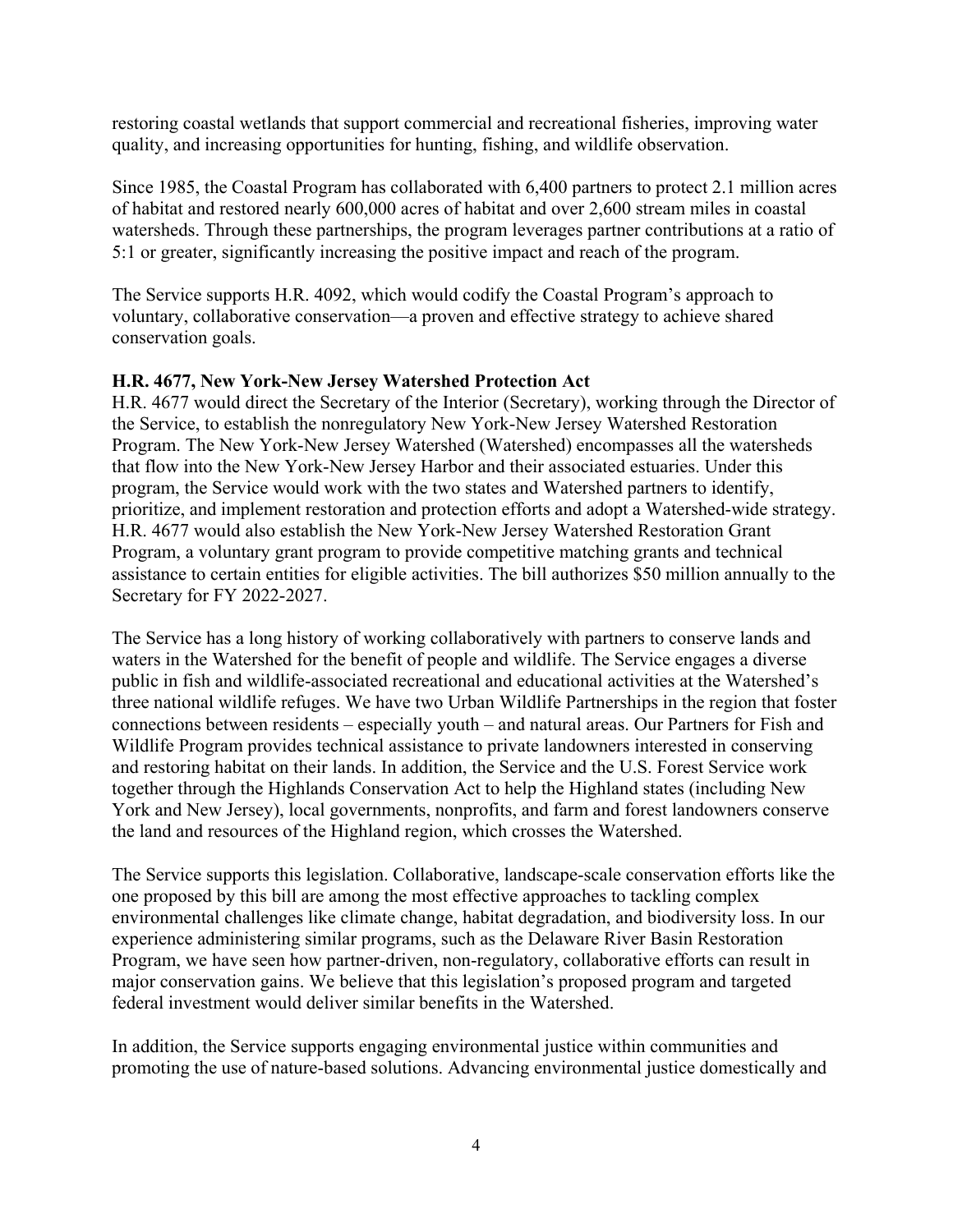combating climate change are top priorities for the Administration and the Service, and we have identified a need for greater focus on and inclusion of these priorities in similar programs.

# **H.R. 4716, Refuge From Cruel Trapping Act of 2021**

H.R. 4716 would amend the National Wildlife Refuge System Administration Act of 1996 by prohibiting the possession or use of body-gripping traps in the National Wildlife Refuge System (Refuge System). Offenders would be subject to civil fines and, in the case of repeated offenses, imprisonment. H.R. 4716 makes an exception to this prohibition for federal agencies seeking to control invasive species or protect threatened, endangered, or sensitive species, provided that such use is in accordance with federal and state law and that viable nonlethal methods have been attempted. The prohibition also would not apply to training in the dismantling of body-gripping traps.

Trapping is an important tool that the Service uses to manage wildlife populations and protect threatened and endangered species, as well as migratory birds. Trapping programs help protect Service infrastructure investments, such as impoundment dikes used to manage wetlands for a myriad of migratory birds, wetland habitats, and rare plants. And where appropriate and compatible with refuge management goals, the Service seeks to complement state regulations regarding hunting, trapping, and fishing.

The Service appreciates the sponsor's interest in ensuring that trapping practices on Refuge System lands are humane. We are committed to managing wildlife humanely on Refuge System lands. The Service appreciates the sponsor's updates to the legislation from past bills that maintain flexibility in carrying out our wildlife management objectives. We would welcome the opportunity to work with the Committee and the sponsor of the bill to ensure the Service can continue to manage native species that behave like invasive species, address concerns related to cost-effectiveness, and make sure that the legislation uses the most current definition of an invasive species.

# **H.R. 5973, Great Lakes Fish and Wildlife Reauthorization Act of 2021**

H.R. 5973 would reauthorize the Great Lakes Fish and Wildlife Restoration Act (GLFWRA) program. The GLFWRA provides assistance to states, Native American Tribes, and other interested entities to encourage cooperative conservation, restoration, and management of the fish and wildlife resources and their habitats in the Great Lakes Basin.

Since 1998, GLFWRA has provided \$32.8 million dollars in federal funding to 193 restoration and regional projects. The Service has worked collaboratively with more than 100 organizations that have contributed nearly \$15.1 million in matching non-federal partner support, equating to \$47 million worth of benefits to Great Lakes Basin fish and wildlife resources. Additionally, since FY 2010, GLFWRA has received supplemental funding from the Great Lakes Restoration Initiative. Since the last reauthorization in 2016, the Service has received grant proposals requesting more than \$59.6 million in funding.

H.R. 5973 reauthorizes a partner-led grant program with an excellent track record of success. This success is in large part due to the Proposal Review Committee (PRC), which is responsible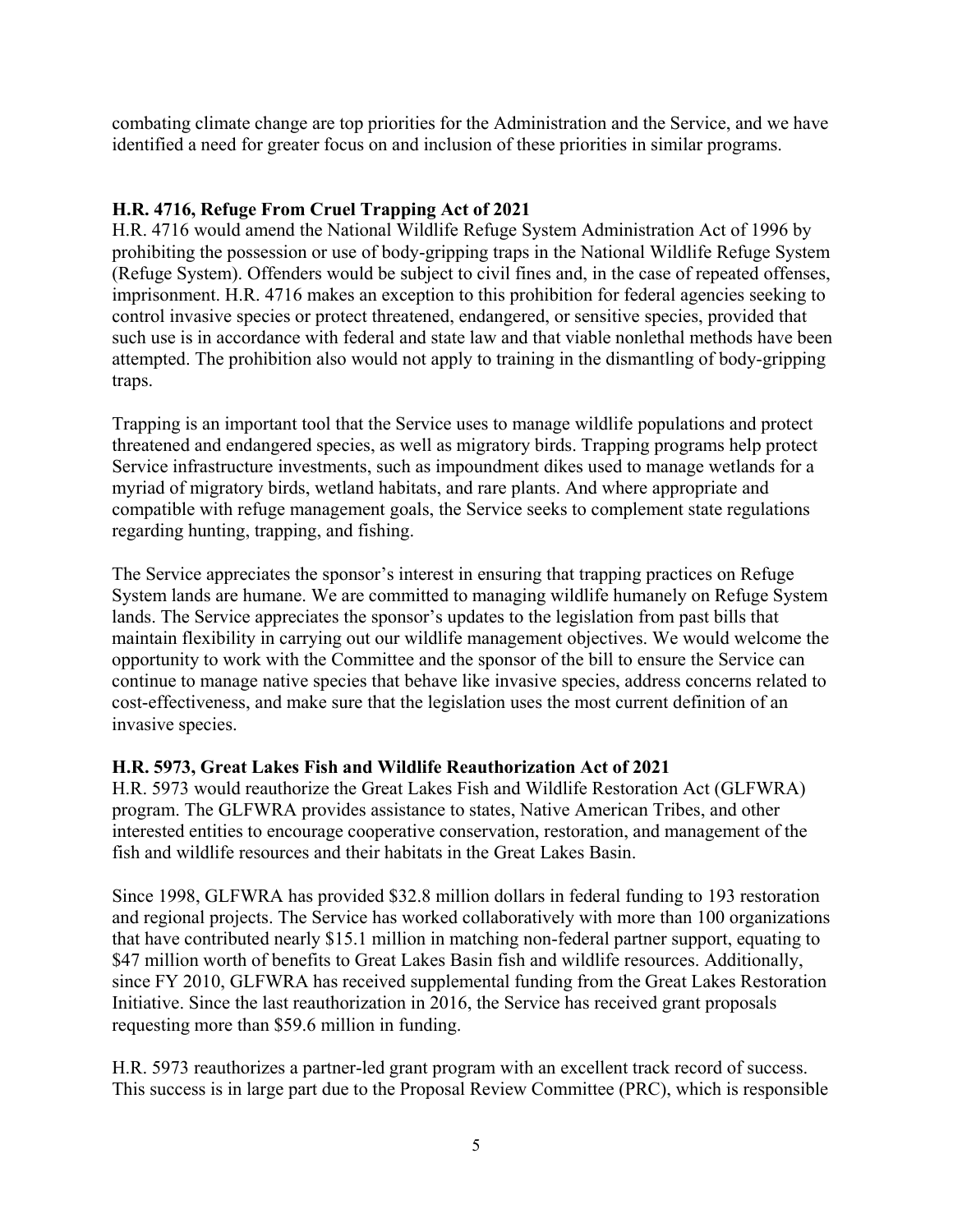for reviewing, scoring, and ranking each project proposal. The PRC is comprised of two representatives of each of the State Directors from the Great Lake states and several Native American communities. The PRC then provides recommendations to the Service's Midwest Regional Director on which proposals should be funded and implemented.

Some successful projects include developing ecosystem management tools, restoring wetlands, restoring aquatic habitat, and ecological monitoring and modeling. A recent project in Minnesota funded work on the conservation and management of common terns by analyzing thirty years of nesting and banding data from colonies on Lake Superior. Also recently funded is a wetland restoration project in Ohio to restore and enhance 224 acres of wetlands to improve wildlife habitat and hydrologic functioning in the historic Bloomfield Swamp. The swamp was converted to farmland, impacted by agricultural practices, and lost hydrological function caused by creating ditches. Projects like these have contributed important information and actions toward meeting Great Lakes restoration goals.

The Service supports the reauthorization of GLFWRA to continue restoration and management of the fish and wildlife resources and their habitats in the Great Lakes Basin.

### **H.R. 6023, Multinational Species Conservation Funds Semipostal Stamp Reauthorization Act of 2021**

H.R. 6023 would amend the Multinational Species Conservation Funds Semipostal Stamp Act of 2010 (Act) to require the United States Postal Service (USPS) to offer all printed copies of the Multinational Species Conservation Fund Semipostal Stamp available for sale to the public. H.R. 6023 would also require USPS to notify Congress when all copies of the stamp have been sold.

The Multinational Species Conservation Funds Semipostal Stamp, also known as the Save Vanishing Species Stamp or the Tiger Stamp, provides a unique opportunity for the American public to directly support the conservation of iconic wildlife species across the globe. Following enactment of the Act, USPS began selling the Tiger Stamp on September 20, 2011. The stamp depicts an Amur tiger cub and the phrase "Save Vanishing Species," and it sells at a first-class postage rate with a small added premium. Net proceeds from the stamp's sales supplement appropriations for the Service's Multinational Species Conservation Funds (Funds). These proceeds are divided equally among the five current Funds, directly supporting the conservation of African and Asian elephants, great apes, rhinoceroses, and tigers, as well as marine and freshwater turtles and tortoises.

Since 2011, USPS has sold almost 59 million stamps, generating more than \$6.5 million for the Funds and supporting 135 on-the-ground conservation projects in thirty-seven countries. These projects have leveraged more than \$25 million in matching funds provided by partners, supplementing resources provided through the Funds. Projects receiving funding from sales of the Tiger Stamp support a range of critical conservation projects, including anti-poaching, actions to reduce illegal wildlife trade, habitat protection, and capacity building efforts.

Examples of recent projects include securing habitat for rhinoceroses and tigers in the Chitwan Parsa complex in Nepal; mitigating human-elephant conflict in Kanchanaburi, Thailand; enhancing acoustic monitoring of forest elephants in the Central African Republic; empowering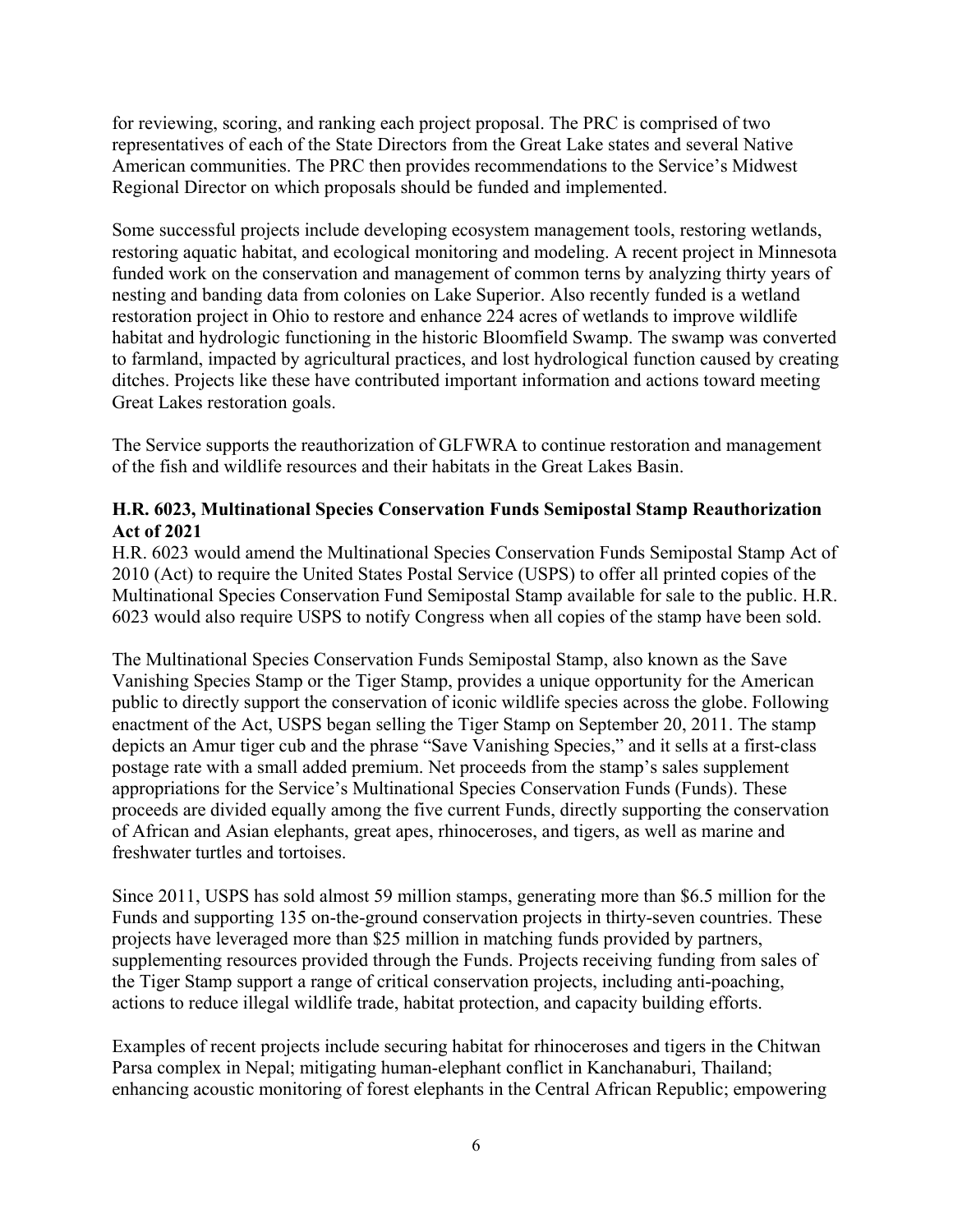local communities to protect the Grauer's gorilla in the Democratic Republic of the Congo; and conducting community-based nesting beach patrols and relocating threatened nests to help recover the East Pacific hawksbill population in El Salvador and Ecuador.

In September of 2014, Congress extended the requirement for USPS to sell the Tiger Stamp through September 30, 2017, and USPS announced shortly thereafter that they would sell the stamp through December 31, 2018. On January 1, 2019, USPS stopped selling the Tiger Stamp, citing a lack of congressional reauthorization. Congress has since included language in the FY 2019 through 2021 appropriations bills requiring USPS to continue selling Tiger Stamps.

The Service supports H.R. 6023. Tiger Stamp sales generate significant, non-appropriated resources for the Funds, enabling the Service to achieve a greater conservation impact for some of the world's most imperiled species and their habitats. Initially, 100 million copies of the Tiger Stamp were printed. More than 41 million stamps remain, and if they are all sold at current rates, they would generate nearly \$7 million in additional funding for conservation, at no additional cost to the U.S. taxpayer. The Service would welcome the opportunity to discuss with the sponsor and the Committee how to enhance the impact of the Tiger Stamp and ensure the opportunities for the public to support international conservation are continued after the existing Tiger Stamps are sold out.

# **H.R. 1546, Combating Online Wildlife Trafficking Act of 2021**

H.R. 1546 would require the Presidential Task Force on Wildlife Trafficking (Task Force) to develop recommendations on expanding cooperative exchanges with technology and social media companies, and to form a Technology and Social Media Working Group to address wildlife trafficking online. The legislation directs the DOS and U.S. Agency for International Development (USAID) to develop a strategy for engaging and partnering with internet and social media companies to combat wildlife trafficking online. H.R. 1546 also extends the statutory authorization for the Task Force through October 7, 2026. The Service supports H.R. 1546 and would welcome the opportunity to work with the Committee to identify more of a direct role for the Service in the legislation.

Wildlife trafficking remains a serious threat to conservation, national security, economic prosperity, global health, zoonotic disease spillover, and community stability, and the Administration is committed to continuing efforts to address it through a whole of government approach coordinated by the Task Force, of which the Department is a co-chair. And much like the trade in other goods, a significant portion of the wildlife trade, both legal and illegal, has moved online.

Since we testified last April on this subject, the international trade in illegal wildlife and wildlife products online remains widespread, and is still being conducted publicly, out in the open, and with little regulation. Online marketplaces and social media sites continue to be used to facilitate the illegal wildlife trade by providing a platform to advertise illicit trade of wildlife and wildlife products, to communicate and coordinate with a global network of criminals, and to facilitate payments and movement of money related to the illegal wildlife trade.